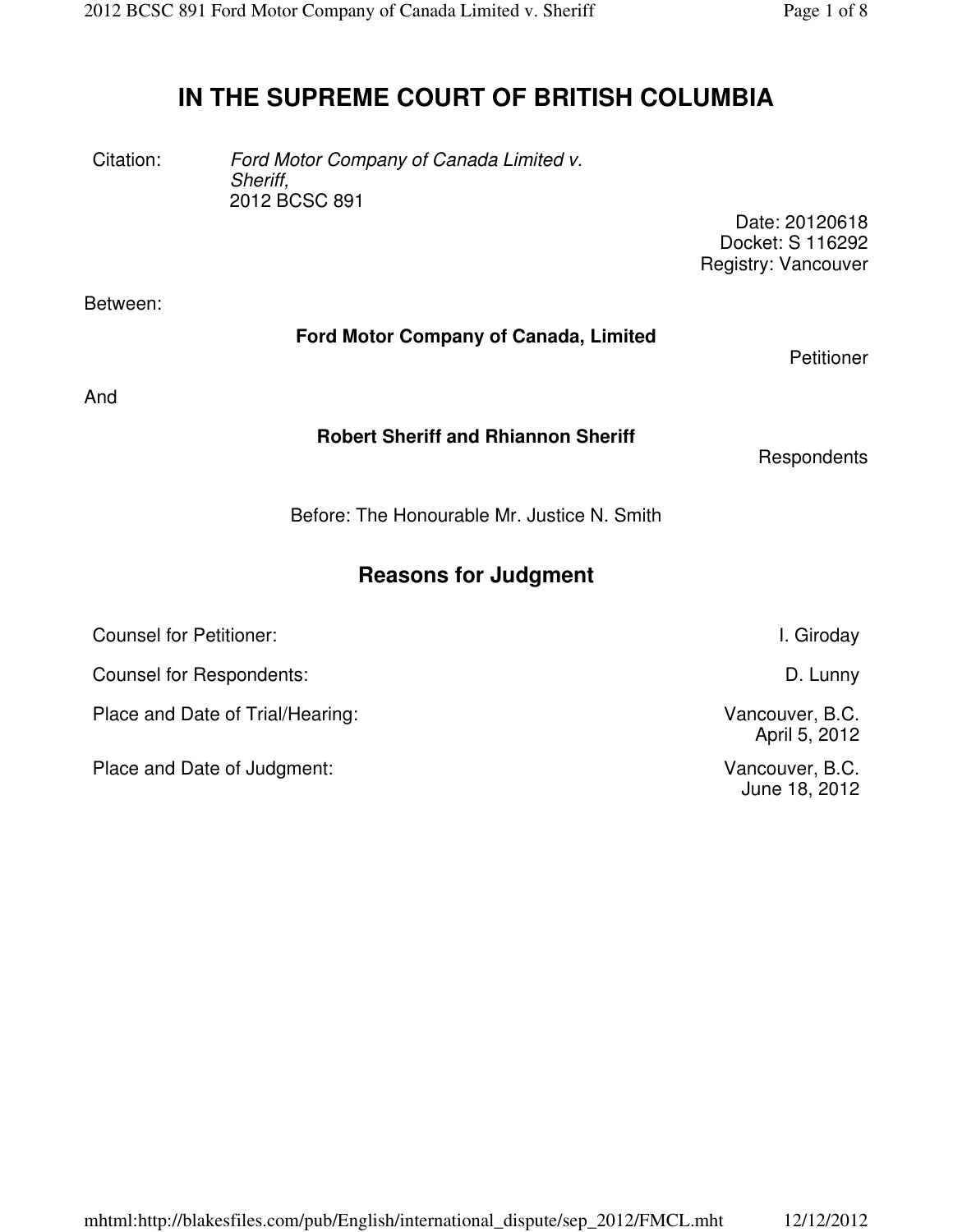[1] In August 2009, Robert and Rhiannon Sheriff purchased a 2008 Ford F-150 pickup truck that subsequently required repairs for a variety of problems. One of those problems—an alleged engine defect—became the subject of a private arbitration in which the Sheriffs sought an order that the manufacturer, Ford Motor Company of Canada, buy back the truck.

[2] The arbitrator initially dismissed that claim, but later issued "supplementary reasons" that reversed her decision and ordered Ford to buy back the vehicle for \$28,505. Ford now asks the court to set aside those supplementary reasons, saying the arbitrator had no jurisdiction to change her final and binding decision.

[3] The arbitration was conducted pursuant to the Canadian Motor Vehicle Arbitration Plan (CAMVAP). The process was governed by a standard form Agreement to Arbitrate, which describes CAMVAP as:

a voluntary alternative dispute resolution program where qualifying disputes between automobile Manufacturers and their customers can be resolved through arbitration.

[4] The Agreement to Arbitrate sets out the procedures for arbitration and the powers of the arbitrator, including the power to order a manufacturer to buy back a vehicle from the customer. The agreement also states that the arbitration is subject to applicable laws, including legislation governing arbitrations, of the province or territory where the customer lives. The relevant law to be considered in this case is the *Commercial Arbitration Act*, R.S.B.C. 1996, c. 55 (the "Act"). Section 12.1 of the agreement states that the arbitrator's decision will be final and binding, subject only to whatever judicial review or appeal is permitted by the applicable provincial legislation.

[5] Although not explicitly stated, the agreement appears to contemplate that most arbitrations will be conducted without counsel for the parties. Section 7.5.2 states that a customer who intends to be represented by counsel must give notice of that in the original claim form and is responsible for all expenses associated with counsel's attendance. In other words, the customer cannot recover any portion of his or her legal costs even if successful in the arbitration. In view of the amounts likely to be involved, that constitutes a strong disincentive to the use of counsel. In this case, the Sheriffs represented themselves at the arbitration and Ford was represented by a technical employee.

[6] This application is brought under s. 30 of the Act, which reads:

30 (1) If an award has been improperly procured or an arbitrator has committed an arbitral error, the court may

- (a) set aside the award, or
- (b) remit the award to the arbitrator for reconsideration.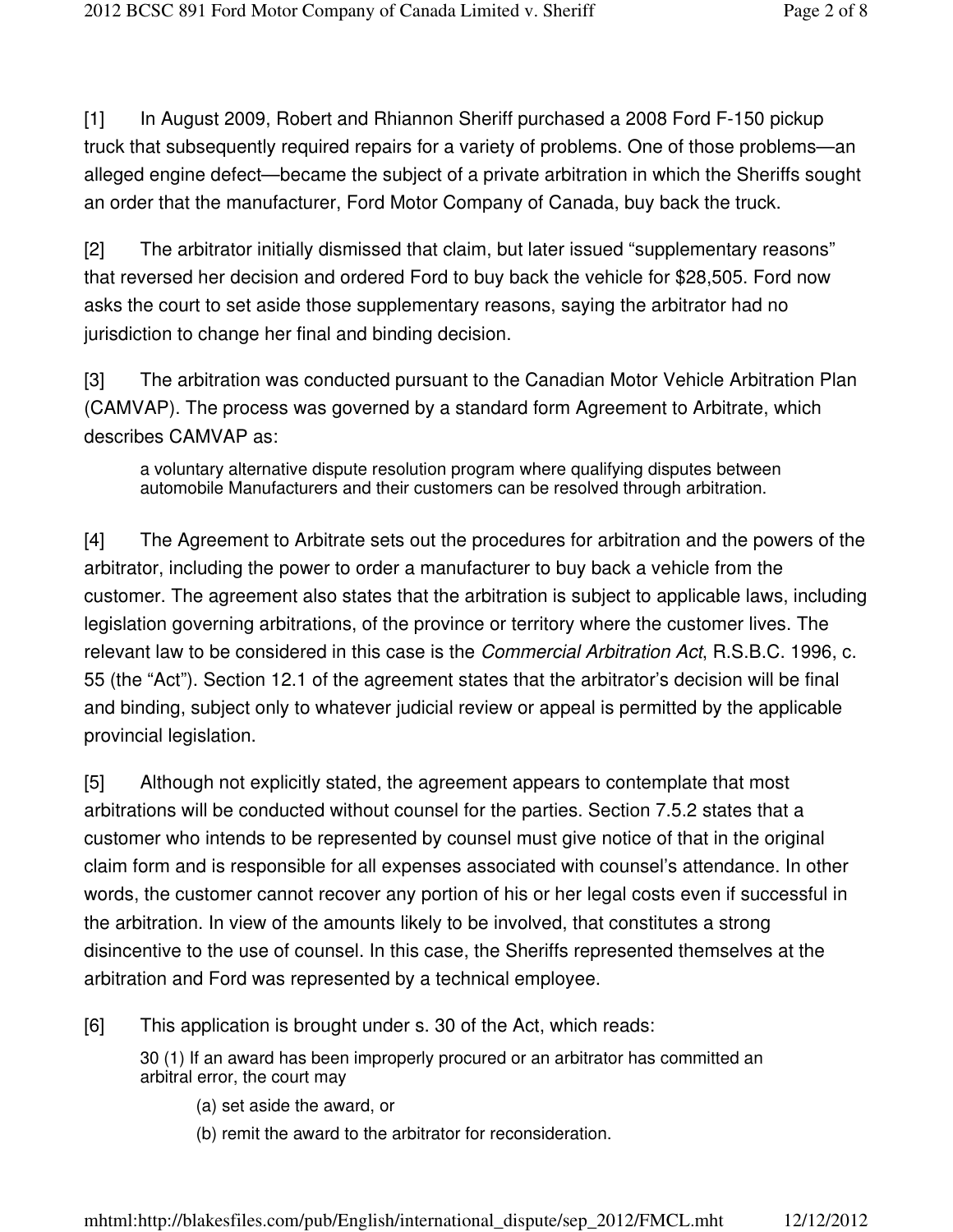(2) The court may refuse to set aside an award on the grounds of arbitral error if

(a) the error consists of a defect in form or a technical irregularity, and

(b) the refusal would not constitute a substantial wrong or miscarriage of justice.

(3) Except as provided in section 31, the court must not set aside or remit an award on the grounds of an error of fact or law on the face of the award.

[7] The term "arbitral error" is defined in s. 1 as follows:

"arbitral error" means an error that is made by an arbitrator in the course of an arbitration and that consists of one or more of the following:

- (a) corrupt or fraudulent conduct;
- (b) bias;
- (c) exceeding the arbitrator's powers;
- (d) failure to observe the rules of natural justice;

[8] The arbitration dealt with the Sheriffs' complaint of a "banging" noise coming from the engine. The arbitrator held a hearing on May 20, 2011 and, in her subsequent reasons, noted that:

At the time of the hearing, the vehicle had been at the dealership for almost one month in order to replace the exhaust and to determine cause of noise under the hood.

[9] The arbitrator ordered a technical inspection, which was conducted by a B.C.

Automobile Association inspector on May 31. The arbitrator summarized the result of the inspection as follows:

(14) Mr. Becker removed and inspect the spark plugs, conducted a compression test and road tested the vehicle. Mr. Becker found a very slight engine rattle or 'clatter type' noise that occurred at 75 KPM.

(15) Mr. Becker was of the opinion that the banging noise was caused by carbon build up:

... in modern day engines, the fuel management system controls this by adjusting engine timing and/or fuel delivery. This is referred to as fuel mapping. This special edition performance engine is engineered differently from the regular F-150 with unique fuel mapping by Roush.

(16) Mr. Becker was of the opinion that engine spark knock or "pinging" can cause engine damage under high engine load conditions, but stated that the symptoms occurred in this vehicle only at very light engine loads. In his view, since the vehicle had been de-carbonized, the noise was hardly noticeable. Mr. Becker also stated that his inspection revealed no signs of piston, ring or cylinder wall damage. In his opinion, the durability and reliability of the vehicle had not been affected by this condition.

[10] Pursuant to the terms of the Agreement to Arbitrate, the Sheriffs were given the opportunity to respond to the inspection report and made written comments, which the arbitrator considered, along with the inspector's reply to those comments. The arbitrator concluded:

mhtml:http://blakesfiles.com/pub/English/international\_dispute/sep\_2012/FMCL.mht 12/12/2012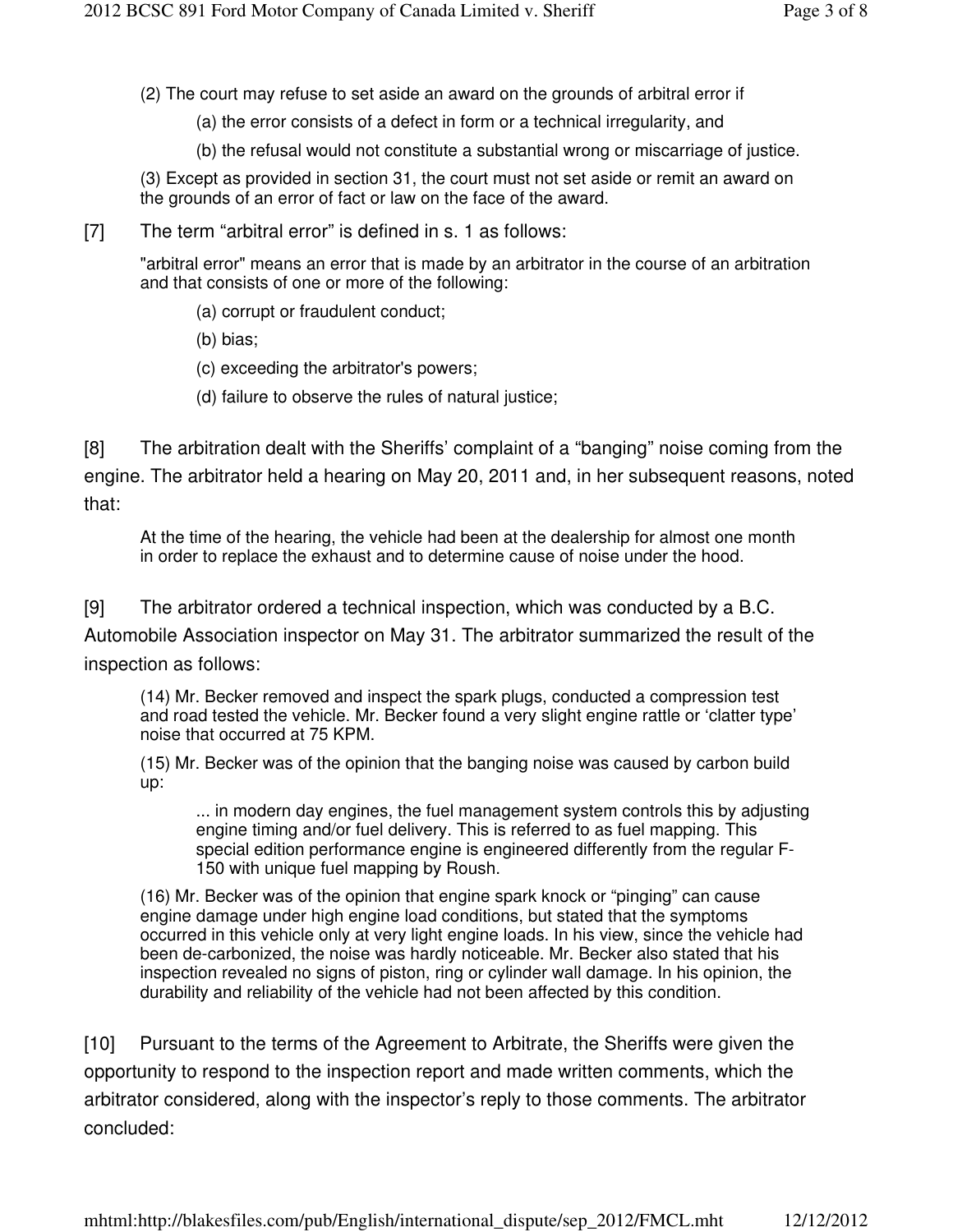(25) I accept that the Consumers have experience significant problems and associated inconvenience with the vehicle since the date of purchase. However, I accept the Inspector's comments that there is no engine damage and whatever difficulties the Consumers had with the vehicle's engine that precipitated the claim have now been resolved.

[11] The arbitrator's decision released on June 27, 2011 was headed "Final Award," but to avoid confusion I will now be referring to as the "original decision." Following release of the original decision, the Sheriffs picked up the vehicle from the dealership which had performed repairs. They then reported continued and/or additional problems to the CAMVAP administrator. In a letter to the parties dated July 11, 2011, the arbitrator said:

Since the award was issued, it has come to my attention that the Consumers are of the view that the repairs made by the Manufacturer were not done, or not done satisfactorily, and that there are, in fact, additional problems with the vehicle. I would ask whether or not the Manufacturer consents to re-opening the claim to address the concerns raised by the Consumers, whether those concerns relating to the original problems identified or the new concerns, or both.

[12] Ford responded with a letter dated July 13, 2011, stating that it considered the arbitrator's decision to be final and binding and that the Sheriffs were raising new issues that had not been before the arbitrator. The letter said:

For all the above, we do not feel is necessary to re-open this claim. Any new issues with the vehicle are yet to be investigated and were not part of the original claim. We have, however, referred the consumer's file to one of our Consumer Service Managers for review and to hopefully bring those to a satisfactory close, providing that the consumer brings the vehicle to an authorized dealer for inspection.

[13] In "supplementary reasons" dated July 22, 2011, the arbitrator said:

(14) As I understand the Consumer's submission, I erred in concluding that the vehicle was either fixed or operating normally and also in dismissing the claim. Implicit in this submission is that the Consumers did not know the condition of the vehicle when they responded to the Inspector's report, since they did not pick up the vehicle until after the award had been issued.

[14] The arbitrator accepted that any continuing jurisdiction she had in the matter arose under s. 27(1) of the Act, which reads:

27 (1) On the application of a party or on the arbitrator's own initiative, an arbitrator may amend an award to correct

(a) a clerical or typographical error,

- (b) an accidental error, slip, omission or other similar mistake, or
- (c) an arithmetical error made in a computation.

#### [15] The arbitrator referred to the decision of the Court of Appeal in Westnay Container

mhtml:http://blakesfiles.com/pub/English/international\_dispute/sep\_2012/FMCL.mht 12/12/2012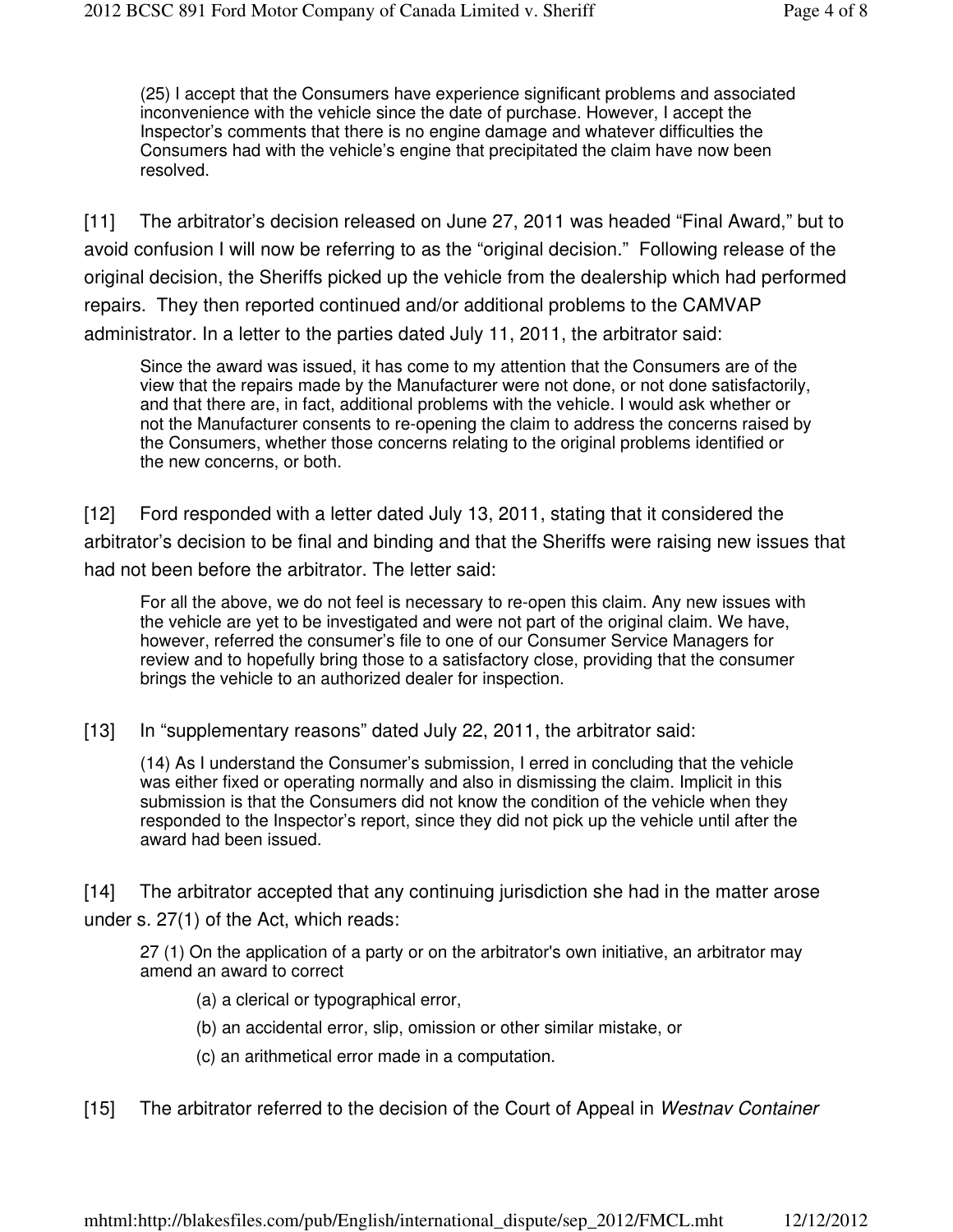Services v. Freeport Properties Ltd., 2010 BCCA 33, which will be discussed later in these reasons, and concluded:

(19) In my view, there is nothing in *Westnav* that prevents me from considering the new evidence. Although the Consumers questioned the Inspectors report, they had not picked up the vehicle before I issued my decision. As such, the Consumers did not have full opportunity to respond to the Report before I issued my award. Had they responded sooner, I would have arrived at a different decision on the facts before me.

(20) In my view, any correction I make to my award is not a case of having second thoughts based on the original evidence. Rather, it is a situation of having arrived at an erroneous decision based on my failure to allow sufficient time for the Consumers to respond to the Inspection report. As a result of my accidental slip, which was an error on my part, I did not have complete evidence before me.

(21) Therefore, based on all of the evidence, I am persuaded that the vehicle suffers from a defect that the Manufacturer has been unable to repair. Although a repair order is also a remedy I am able to order, I do not find a repair order to be appropriate in the circumstances. Given all of the difficulties the Consumers have experienced with the vehicle since the date of purchase as well as the latest failed attempt to repair the engine problems, I find that a buy back order is justified.

[16] Ford argues that once the final award was issued the arbitrator was *functus officio* and the limited continuing jurisdiction granted by s. 27 does not permit the arbitrator to consider further evidence or change the result of the award. In attempting to change the award on the basis of new evidence, it says the arbitrator committed arbitral error and the original award must stand unaltered.

[17] The Sheriffs say that the question of when the arbitrator becomes functus officio must be approached with some flexibility. They say the arbitrator, in amending her decision, sought to do justice between the parties after recognizing that she had acted on incomplete or erroneous facts and without the benefit of full submissions.

[18] The scope of an arbitrator's jurisdiction under s. 27 was discussed by the Court of Appeal in Westnav, at para. 28:

Section 27, in permitting correction of accidental errors and slips, and in permitting clarification, contemplates amendment of an original award through change to the reasons for the decision, whether or not the change affects the result. Yet there is a line between permitted correction and clarification, and alteration that strays into the thought processes. The distinction drawn in Mutual Shipping Corp. and Gannet Shipping Ltd. between expression of the tribunal's first thoughts, and corrections that reflect second thoughts, is equally applicable here. While the expanded language in s. 27 from the provisions of the former legislation is intended to assist with finality of the arbitration process and limit applications that bounce the final determination between the arbitrator and the courts, it does not contemplate any shift of the well understood prohibition, founded in the concept of *functus officio*, against subsequent alterations in either the thought processes or the basis of the award. Such amendments step beyond correction of an accidental slip or error, and beyond clarification. Indeed the word "clarification" implies adherence to the same thought processes, but with more precise expression of the thought.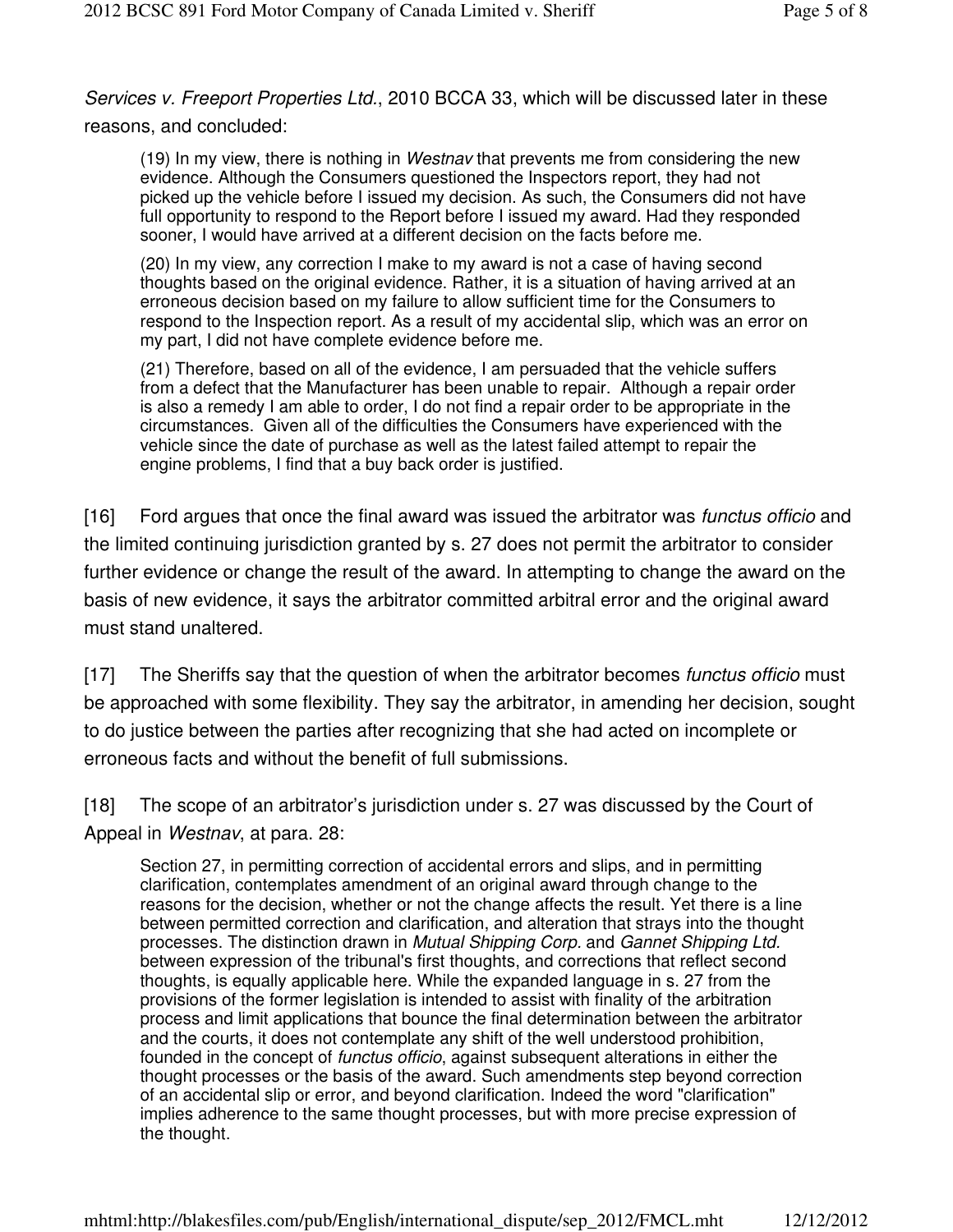[19] Westnav concerned an arbitration to determine the fair market rent for certain commercial property. The award made an error in describing the rental rate for a comparable property and, in supplementary reasons, the arbitrator eliminated reference to that property and added reference to other comparable properties, leaving the result unchanged. The Court of Appeal, at para. 47, found that the arbitrator had exceeded his jurisdiction under s. 27 and committed arbitral error:

I consider an objective review of the award reveals a correction in reasoning through exclusion from the reasons of a factor previously considered material, creating objectively an impression the corrected award was an alternate explanation for the result rather than clarification of the original reasoning.

[20] The Sheriffs rely on Nova Scotia Government and General Employees Union v. Capital District Health Authority, 2006 NSCA 85, in which Cromwell J.A., (as he then was) noted that the principles of functus officio were developed in relation to court proceedings and must be applied with greater flexibility in relation to administrative tribunals, where the opportunity to correct errors on appeal is more limited:

[38] The same general principles of *functus officio* apply to adjudicative administrative tribunals. However, as there are generally no full rights of appeal from such tribunals, the principles in this context rest solely on the rationale of finality. This difference in the underlying rationale has led the courts to say that, in the administrative law sphere, the principles of functus officio must be applied with greater flexibility and less formalism than in relation to court orders: Chandler v Alberta Association of Architects, [1989] 2 S.C.R. 848. As Sopinka, J. put it at p. 862 of Chandler: "... Justice may require the reopening of administrative proceedings in order to provide relief which would otherwise be available on appeal."

[21] The court concluded that a statutory provision comparable to s. 27 did not limit an arbitration tribunal's ability to "correct errors in expressing its manifest intent." That may indicate a broader approach than what is open to arbitrators in this province on the basis of Westnav. To the extent there is any flexibility in giving application to legal concepts such as functus officio, that flexibility would be particularly important in a process that is designed to be conducted in person by lay parties unfamiliar with those concepts.

[22] In any event, what the arbitrator did in this case went far beyond the kind of flexibility contemplated by Cromwell J.A. With respect, she did not correct an error in expressing her manifest intent. Her manifest intent was to dismiss the claim based on the evidence before her. The supplemental reasons reversed that intent and the result, based on consideration of further evidence. No amount of flexibility can fit that into the limited power given by s. 27 as interpreted by the Court of Appeal in Westnav.

[23] I am therefore bound to conclude that, in issuing supplemental reasons, the arbitrator committed arbitral error within the meaning of paragraph (c) of the definition—the arbitrator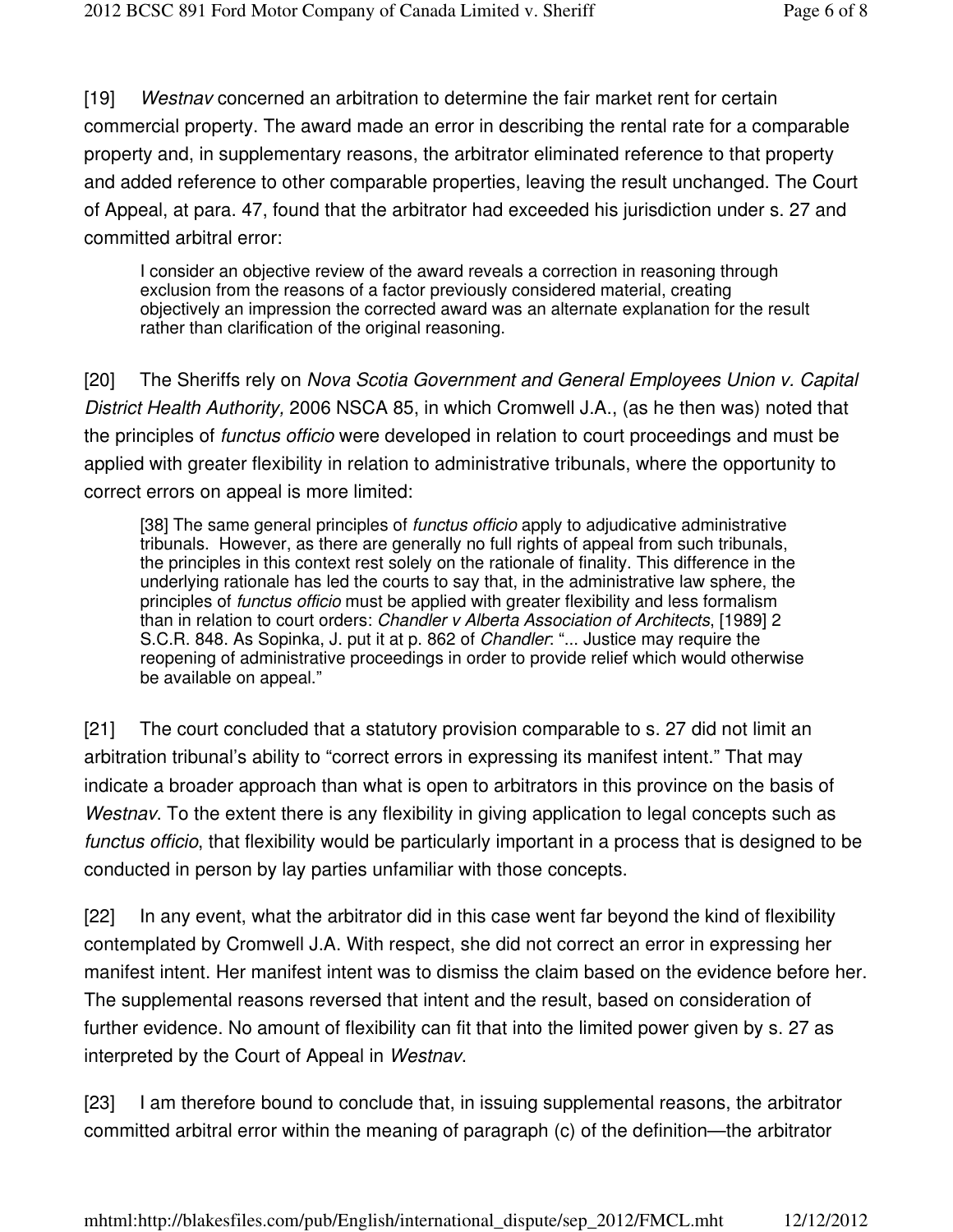exceeded her powers. However, that does not end the matter. That arbitral error was committed because the arbitrator determined that she had not given the Sheriffs a full opportunity to present their case and to fully respond to the evidence.

[24] In effect, the arbitrator was concerned that she may have made an arbitral error within the meaning of paragraph (d)—a failure to observe the rules of natural justice. If she had not issued supplemental reasons, the Sheriffs may have had grounds to make their own application under s. 30. I do not need to decide whether such an application would have been successful, but the presence of the issue and the arbitrator's stated concern cannot be ignored.

[25] The orders the court may make after finding that an arbitral error occurred are set out in s. 30. Those options are to either set aside the award or to remit the matter to the arbitrator for reconsideration. There is a third option of doing nothing, but only if the conditions set out in s. 30(2) are met. What has happened here cannot be described as merely a defect in form or technical irregularity, as required by s. 30(2)(a) and the "do nothing" option is not available.

[26] Ford wishes only to set aside the award as it was changed by the supplemental reasons, leaving the original award in place. I do not find jurisdiction to do that within s. 30. I agree with counsel for the Sheriffs that there can be only one award and that is the decision finally reached by the arbitrator. If that decision is to be set aside for arbitral error, the entire arbitration process is set aside and the parties are returned to the position they were in before they agreed to submit the matter to arbitration (Ian MacDonald Library Services Ltd. v. P.Z. Resort Systems Inc., [1985] B.C.J. No. 1758 (B.C.C.A. Chambers)). The statute does not give the court jurisdiction to substitute its own decision for that of the arbitrator or to set aside only part of an award.

[27] Even if I am wrong on that point, it would clearly be unjust to set aside the arbitrator's reconsideration while leaving in place a result that the arbitrator herself believes to be wrong. As for setting aside the entire award, that would leave the parties in the position of either starting the whole arbitration process again or beginning litigation in another forum. I find that would result in a duplication of time and expense that cannot be justified in view of the amount involved.

[28] I therefore conclude that the matter should be remitted to the arbitrator for reconsideration based on all the evidence, including any further evidence she considers relevant and further submissions that she considers necessary.

[29] The parties will each bear their own costs on this application.